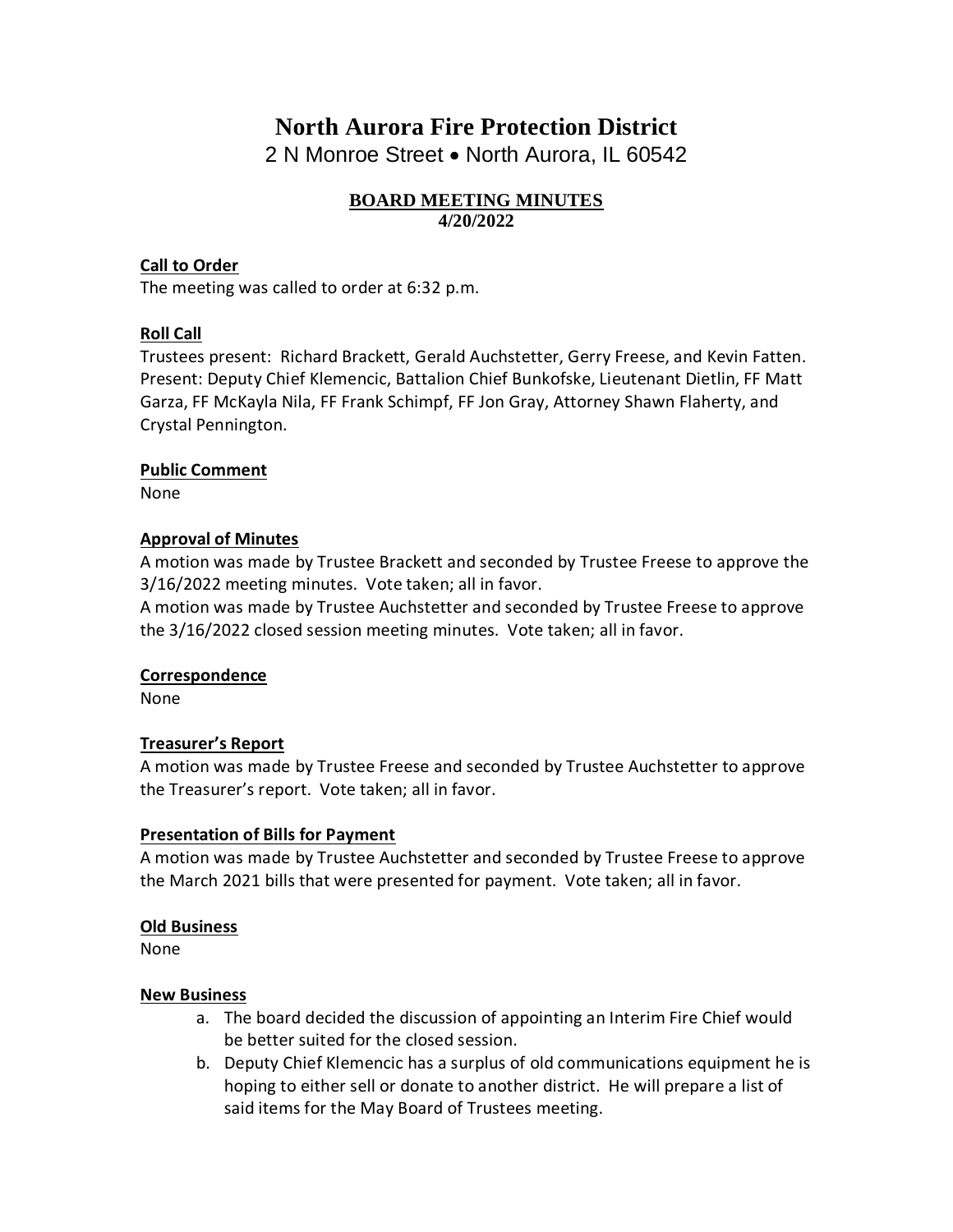## **Report of Deputy Chief**

- 1. Run Report
	- a) March 2022 196 Calls
	- b) March  $2021 211$  Calls
	- c) As of April 11, 2022-698, 2021-639
- 2. Anniversaries

Ryan Lambert – 30 Years

- 3. Deputy Chief Klemencic reports that he has been working on the 2022-2023 district budget and will have a tentative budget available at the June Board of Trustees meeting.
- 4. Deputy Chief Klemencic reports that negotiations are underway and will most likely not settle for a few months.
- 5. Deputy Chief Klemencic also reports that the department has received a lot of support from area fire departments regarding the passing of Trustee Haen. On Friday April 22 his visitation services will take place from 4 to 8 pm. The department will take part in Honor Guard during the services. Per the request of the family there will be no Guard for the funeral services on Saturday.

# **Attorney's Report**

Attorney Shawn Flaherty offers his condolences to the Board regarding the passing of Trustee Haen. He also advised the Board of Trustees that they have sixty days to choose and appoint a successor to fill the empty seat on the board of trustees. Attorney Shawn Flaherty reports that the general assembly is done and will not resume until November. There is still some open legislation awaiting approval. He will notify us if any of it effects the district. He also reports that the objection to the 2013 and 2014 tax rate has been settled in the amount of \$5,500.00 per the board's request at the March meeting.

# **Committee Reports**

Fire station Replacement Committee

Deputy Chief Klemencic stated that there has not been a lot of movement in the means of finding a property for the Fire Station Replacement. The Village of North Aurora is still looking into the best property for the department and the village as well.

# **Trustees' Comments**

None

# **Closed Session**

A motion was made by Trustee Freese and seconded by Trustee Brackett to go into closed session at 6:57 pm.

A motion was made by Trustee Brackett and seconded by Trustee Freese to go back into open session at 7:19 pm.